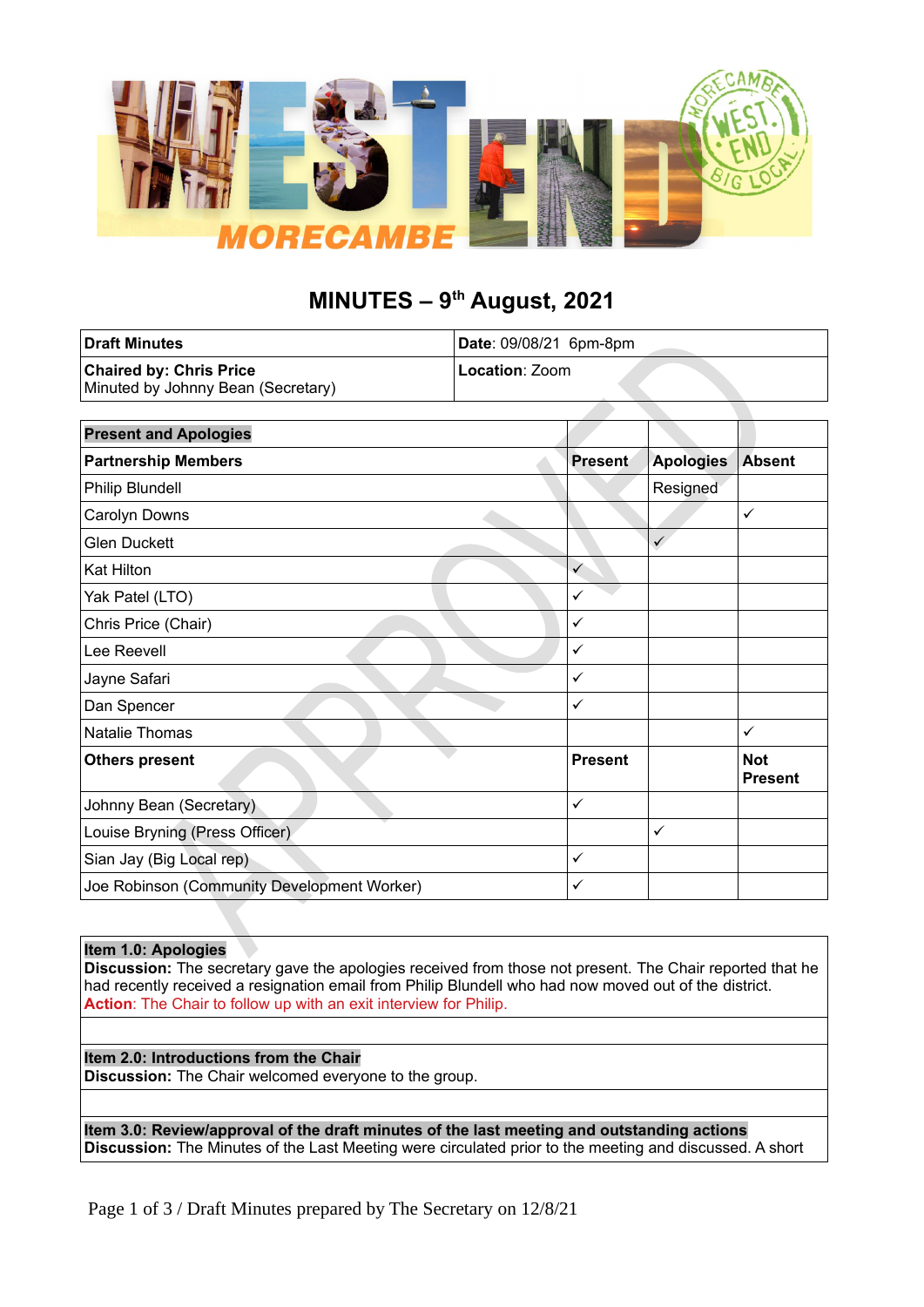discussion too place re item 6.2 in the July minutes regarding Enable.

**Decision**: The July minutes were accepted by those present. The Previous actions were all completed bar one re Eggcup which is carried forward. The Development Worker has confirmed with Enable that they will come back to us with a revised plan of how they will spend the grant monies previously agreed but not spent as planned due to Covid.

**Action**: The Secretary to re-circulate the July draft minutes to those partners not present for agreement via email.

**Action outstanding**: The Development Worker to ask David at Egg Cup to put together an A4 note on ideas discussed for a future partnership discussion.

## **Item 4.0: The new plan**

**Discussion:** Discussion on what items to take forward into the new plan, focus on Housing/Mental Health/IT. The Development Worker gave a short slide presentation and a discussion followed.

#### **Item 4.1:Housing**

**Discussion**: 5 previously discussed options for action related to Housing were discussed. The Chair briefly updated the room on his discussions with Lancaster City Council and Calico, LCC's preferred deliverer of social housing. Further talks are planned. The Big Local Rep presented the latest illuminating figures on Housing from the Local Insights data report, which supported the need for Housing to be a big part of the new plan.

**Decision**: We look forward to receiving data from the Good Things Collective survey into Housing, but also need to carry out some more survey work, for example in the next WEM newsletter.

**Decision**: We would like to invite Calico to talk informally to the partnership at some point about their social housing plans in the West End. We would like to consider organising a wider Housing conversation with specific invited guests and influencers.

**Decision**: Partnership must decide very soon on their preferred aspect of Housing for putting into the new plan.

**Action**: The Big Local Rep to approach a contact in Blackpool who might be able to share her experience in a similar capacity.

# **Item 4.2: Mental Health**

**Discussion**: A discussion took place around the issues of Mental Health in the West End and how we might address this in the new plan. Several major issues identified: a) what are the 'real' mental health needs of residents in the West End? b) how to bring the disparate community and voluntary groups together to work collectively for more impact, c) how do we gather the voices of decision makers, community groups, residents, front line NHS workers etc. together for an open conversation to help define potential activity?

**Decision**: We will need to find a way to create a narrative describing the issue and our intent for the plan. A suggestion was made that we could bring in a journalist to present resident's voices and stories. A

journalist, or similar, might then link up the stories around Mental Health and Housing for the plan narrative. It was noted that anyone brought in should be fully trained in mental health working.

**Decision**: A small task group to be set up to follow up on the ideas raised. Group to include Chris, Joe, Kat. **Item 4.3: Community Property Investment**

**Discussion**: A short discussion took place around a community property investment idea that was being looked into. All present were in favour of taking a tentative first step to progress the idea. **Decision**: To look into appointing a solicitor.

*n.b. Yak had to leave the meeting for another engagement after the Mental Health discussion.*

#### **Item 5.0: Quick updates**

**Discussion**: The Secretary noted receipt of the recent report from LDCVS on the Covid Urgent Response Fund and how the £10,000 (funded by WEM) was used to support the West End. There was no time left to discuss other updates.

#### **Decision**:

**Action**: The Secretary to add Quick updates to the next agenda.

## **Item 6.0: Co-op building update**

**Discussion**: The expected update report from The Good Things Collective had not yet been received. **Decision**: To allow some extra time.

**Action**: The Development Worker to follow up on the Co-op building update with the GTC.